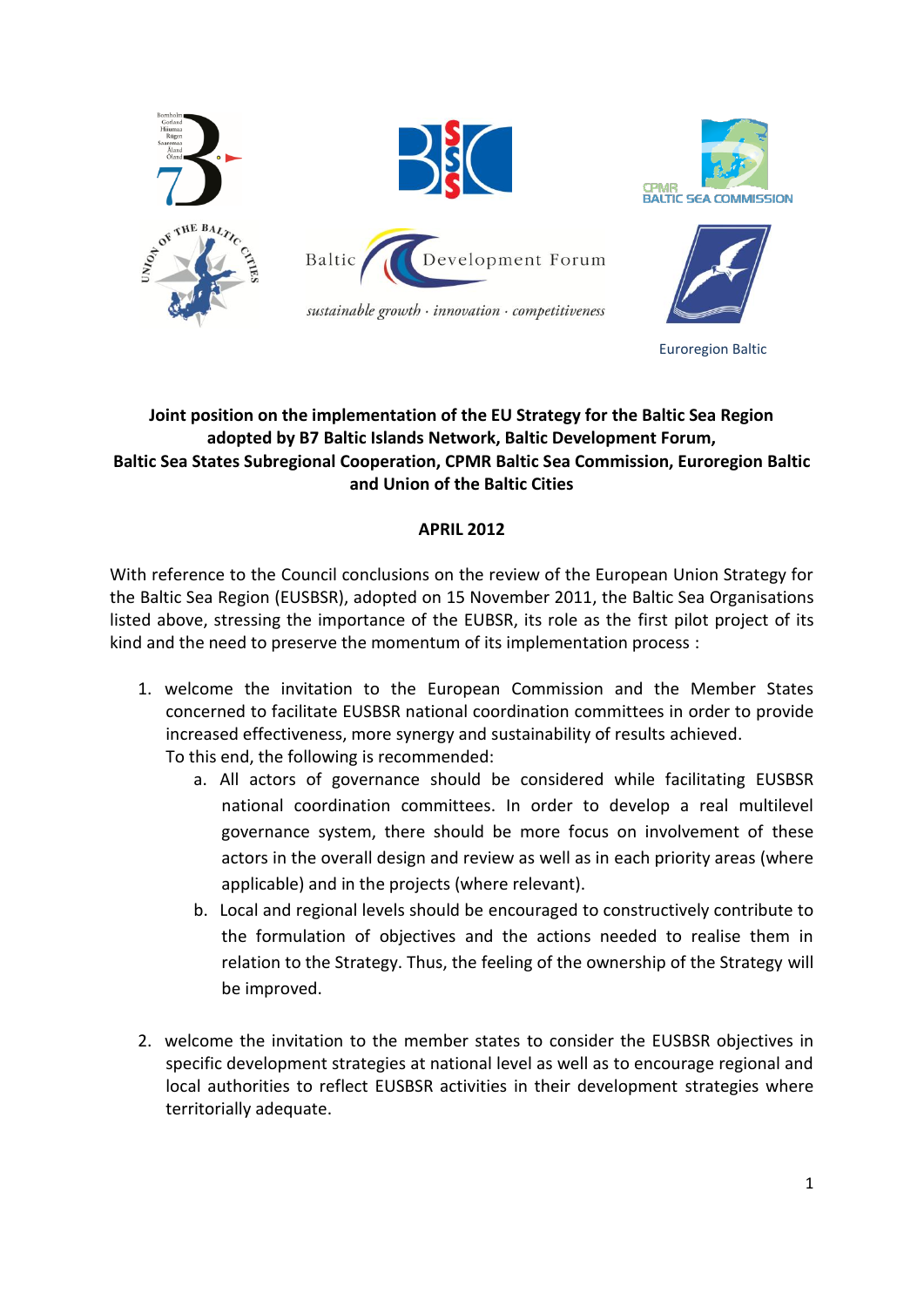To this end, the following is recommended:

- a. The Strategy objectives should be taken into consideration in the elaboration while designing of the European Territorial Cooperation Programmes for 2014-2020 with the participation of the countries of the Baltic Sea Region so that these programmes become more efficient tools to implement the Strategy.
- b. Given the heterogeneousness of the Baltic Sea Region, the EUSBSR and the instruments financing its implementation, especially the European Territorial Cooperation programmes, should take into consideration diverse development needs of the whole area.
- c. The administration of the European Territorial Cooperation programmes must be set up in a way that makes it possible for existing cooperations in the Baltic Sea to effect joint cross border projects.
- d. In the Cohesion Policy for the next period, the role of the Strategy should be clarified when it comes to the regional Structural Funds Programmes.
- e. Baltic Sea regions should take the EUSBSR into consideration in their own regional priorities and strategies.
- 3. agree that a stable and more effective link needs to be set up between all the EUSBSR implementing stakeholders and administrators of funding sources in order to deepen the dialogue on access to financial solutions, and that cooperation possibilities with the private sector in this regard should be explored.

To this end, the following is recommended:

- a. The EUSBSR approach should be more targeted towards strengthening competitiveness and developing initiatives attractive for the private sector. There is a need for joint public-private platforms in support for European growth initiatives. The EUSBSR and Europe2020 should be closer related and coordinated in relevant areas. Small funding should be earmarked to target pilot projects aiming at exploring new public-private cooperation opportunities in the BSR.
- b. The "Connecting Europe" initiative proposed by the European Commission should be actively promoted in order to support development of physical and digital infrastructure in the BSR

In addition, Baltic Sea Organisations also believe that non-governmental organisations and civil society should be better involved in the EUSBSR implementation set-up, as requested in the report from the European Commission published on 22<sup>nd</sup> June 2011.

4. welcome the encouragement to the Member States concerned to search for the most relevant instruments and forms of third country involvement in order to tackle challenges in the macro-region effectively.

To this end, the following is recommended:

a. Baltic Sea Region networks involving relevant regional partners from the third countries, in particular the Russian Federation and Norway, should be encouraged and supported in the process. The establishment of a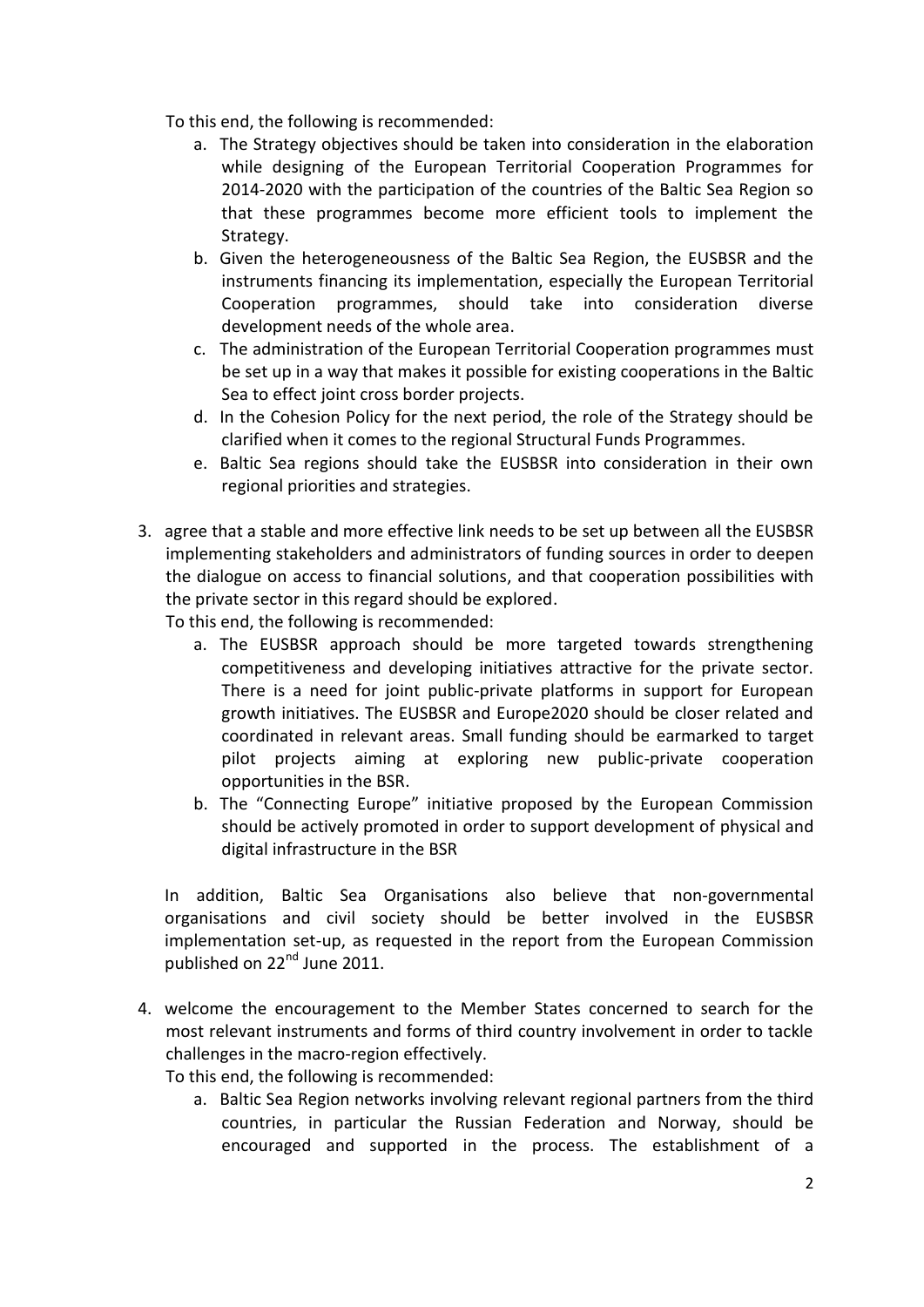cooperation with Russia as to the objectives of the Action Plan via the Northern Dimension, the Council of the Baltic Sea States or the Nordic Council of Ministers should be complemented by practical activities of other actors, especially cities, regions, universities, NGO's and private business partners.

- b. European Territorial Cooperation programs are important funding instruments for the EUSBSR implementation. Accordingly, implementation rules for the European Territorial Cooperation and the forthcoming European Neighbourhood Instrument (ENI) programmes should be harmonised in order to facilitate the cooperation of partners from the third countries with regard to the shared objectives. It should be stressed that the ENI regulations should be in accord with the ETC practices.
- 5. welcome the invitation to the Commission to propose a system of realistic and tangible targets and indicators to monitor the implementation of the EUSBSR. To this end, the following is recommended:
	- a. Concerning policies and alignment of funding, strategic quantitative targets should be used to reflect the main coordinative goal of the EUSBSR, e.g. number of EU policies implemented in the Baltic Sea Region.
	- b. Concerning each priority area, qualitative targets should be identified. In order to avoid a duplication of work, reference should be made to existing monitoring and evaluation systems in the respective sectors.
- 6. welcome the recommendation to jointly develop a "Communication Initiative" improving communication channels between key EUSBSR stakeholders as well as between them and administrators of funding sources, specifically by considering the establishment of an interactive web based tool for sharing experiences and good practices, as well as by continuing the good practice of holding the EUSBSR Annual Forum.

To this end, also the following is recommended:

- a. Communication responsibilities of the Commission, the National Contact Points, Priority Areas Coordinators and Horizontal Action Leaders should be clarified.
- b. Information should be made available on-line for the stakeholders involved in the EUBSR, including access to documents, publication of newsletters and news of important stakeholder meetings at all levels (MS, EU, sub-regional and NGO etc.).
- c. Such interactive web-based tool should also include information on when the High Level Group (HLG) meets, what the main issues for discussion are and minutes after the meetings should be made available to increase transparency.
- d. All information related to the reviewing of the EUSBSR and updating of its Action Plan should be easily attainable in order to make the process more transparent, which in turn will result in a better involvement of local and regional actors in developing and implementing the Strategy and Action Plan.